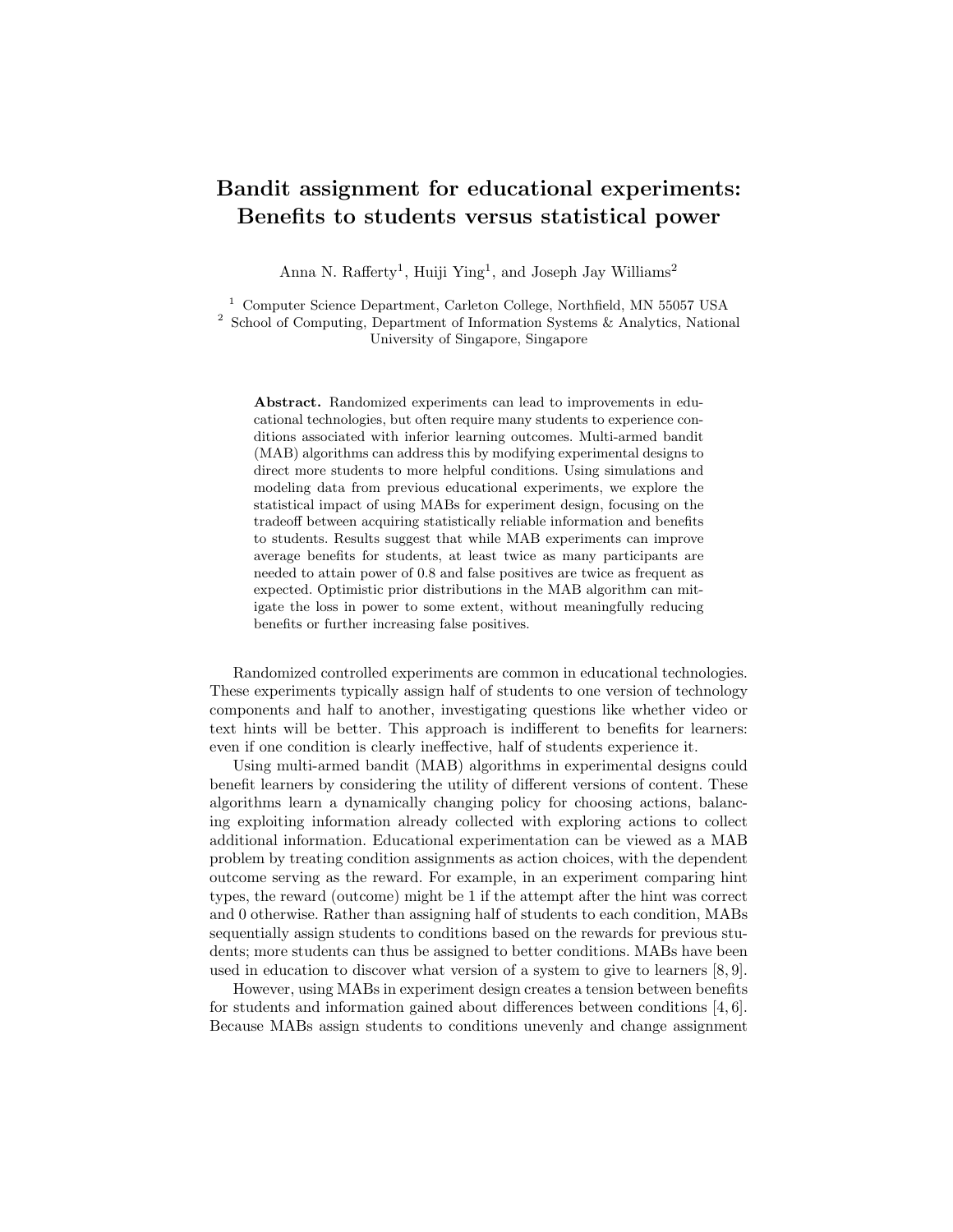proportions based on previous results, some conditions can be under-sampled and systematic measurement errors occur [4], limiting the inferences that can be drawn from results. We investigate the tradeoff between benefits to students and scientific gain, focusing on a systematic exploration of how MAB assignment impacts inferential statistics, such as the effects on power.

## 1 Statistical consequences of MAB-assigned conditions

We use simulations of two-condition experiments to investigate the statistical consequences of assigning conditions via Thompson sampling, a MAB algorithm with logarithmic bounds on regret growth [1] that performs well in practice [2]. We focus on Thompson sampling as a typical regret-minimizing MAB algorithm, where regret is incurred by choosing actions with lower benefit to students; we expect trends in results to hold for other regret-minimizing MAB algorithms.

### 1.1 Simulation methods

All simulations were repeated 500 times and across simulations, we varied:

- Method of condition assignment: MAB versus uniformly at random.
- Reward type: Binary (e.g., whether a student completes an activity) versus realvalued rewards (e.g., time to finish a problem). For MAB assignment, real-valued rewards were assumed to be normally distributed, and conjugate priors were used.
- True effect size: Zero and non-zero effect sizes were included. Non-zero effect sizes used thresholds for small, moderate, and large effects (binary: Cohen's  $w =$ 0.1, 0.3, 0.5; normally-distributed: Cohen's  $d = 0.2, 0.5, 0.8$  [3]. Binary reward simulations fixed the average reward across conditions to 0.5, and normally-distributed reward simulations used fixed means and adjusted the variances across effect sizes.
- Number of participants (sample size): Sample sizes were  $0.5m$  (lowest power), m,  $2m$ , and  $4m$  (highest power) simulated students, where m is the sample size for 0.8 power with equally balanced conditions given false positive rate of 0.05. The same sample sizes were used when effect size was zero.
- Prior distributions (MAB): *Prior between* had a mean between the two conditions.<sup>3</sup> Prior above is optimistic about condition effectiveness, with the mean above both conditions. Prior below is pessimistic, placing the mean below both conditions.

#### 1.2 Results

Conditions differ: When conditions have different benefits for students, the goal is to detect that the difference is reliable and assign more students to the better condition. MAB assignment without an optimistic or pessimistic prior (prior between) decreased power from an expected 0.80 to 0.54 for binary rewards and 0.51 for normally-distributed rewards (Figure 1a). Doubling the sample size raised power to 0.78 and 0.69, but increasing sample size is less effective over time as evidence for the superiority of one condition leads to assigning few students to the alternative (Figure 1b). Type S errors  $[5]$  were rare  $( $0.15\%$ ), and no$ 

<sup>&</sup>lt;sup>3</sup> For zero effect size, the mean was equal to the mean of each condition.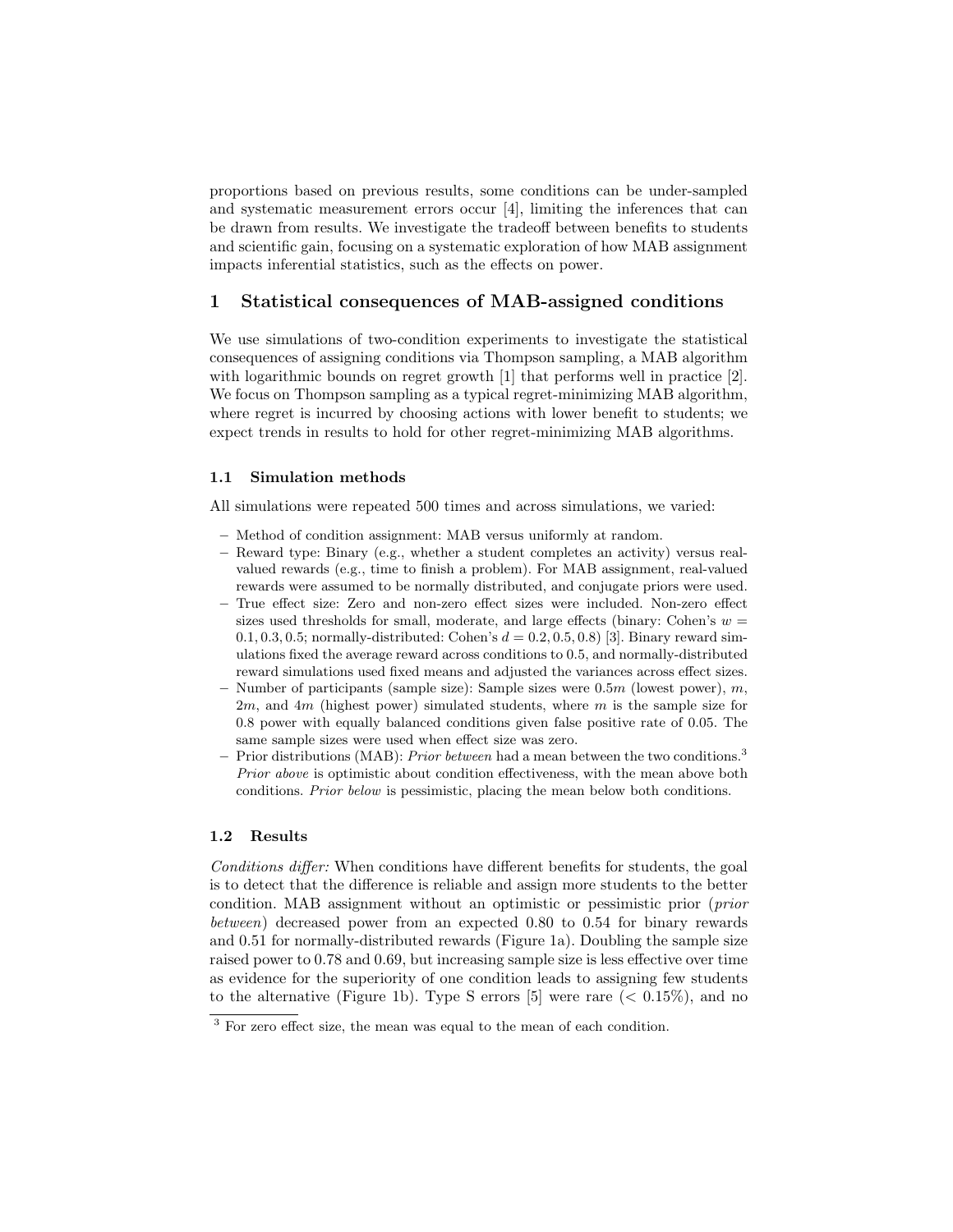

Fig. 1. Power and rewards by assignment type for normally-distributed rewards; binary rewards showed a similar pattern. Error bars represent one SE.

difference by assignment type was detected. An optimistic prior (prior above) led to higher power and more accurate effect sizes due to more equal sampling across conditions initially that provided better evidence for statistical inferences.

MAB assignment obtained greater rewards than uniform: longer experiments are offset by a larger proportion of students in the better condition. Expected reward per student approached the mean of the more effective condition (Figure 1d), and was only modestly decreased with more optimistic priors (Figure 1c). Conditions do not differ: MAB assignment increased false positives from an expected rate of 5% to 9.7% of simulations using MAB assignment. Thus, analyzing data collected via MAB assignment and using typical statistical tests may lead to higher false positives than expected based on setting  $\alpha$  (the expected Type I error rate). Type I error rate was slightly higher for normally-distributed rewards than for binary, primarily due to insufficient exploration with small variances.

#### 2 MAB-assignment in educational experiments

To understand how effects found in simulation might translate to real educational experiments, we analyzed MAB assignment in the context of ten significant/marginal results from twenty-two randomized experiments [7]. These experiments included both binary outcomes (whether a student completed an assignment by solving three consecutive problems correctly) and real-valued outcomes (the problem count for completion and logarithm of the problem count).

Parameter simulations used measured means (and variances) from the experiments to generate samples, allowing unlimited students but assuming rewards are accurately modeled by a given distribution. Outcome simulations directly sampled a student in the chosen condition from the data set (without replacement) and using their measured outcome for the reward. Parameter simulations had sample sizes equal to the original experiments, while *outcome* simulations terminated when no students remained in a chosen condition.

#### 2.1 Results

Parameter simulations: As shown in Figure 2a, MAB assignment resulted in small improvements on average reward per student across all outcome measures  $(t(9989) = 5.10, p < .0001$ ; median effect size  $d = 0.70$ ). Figure 2b shows that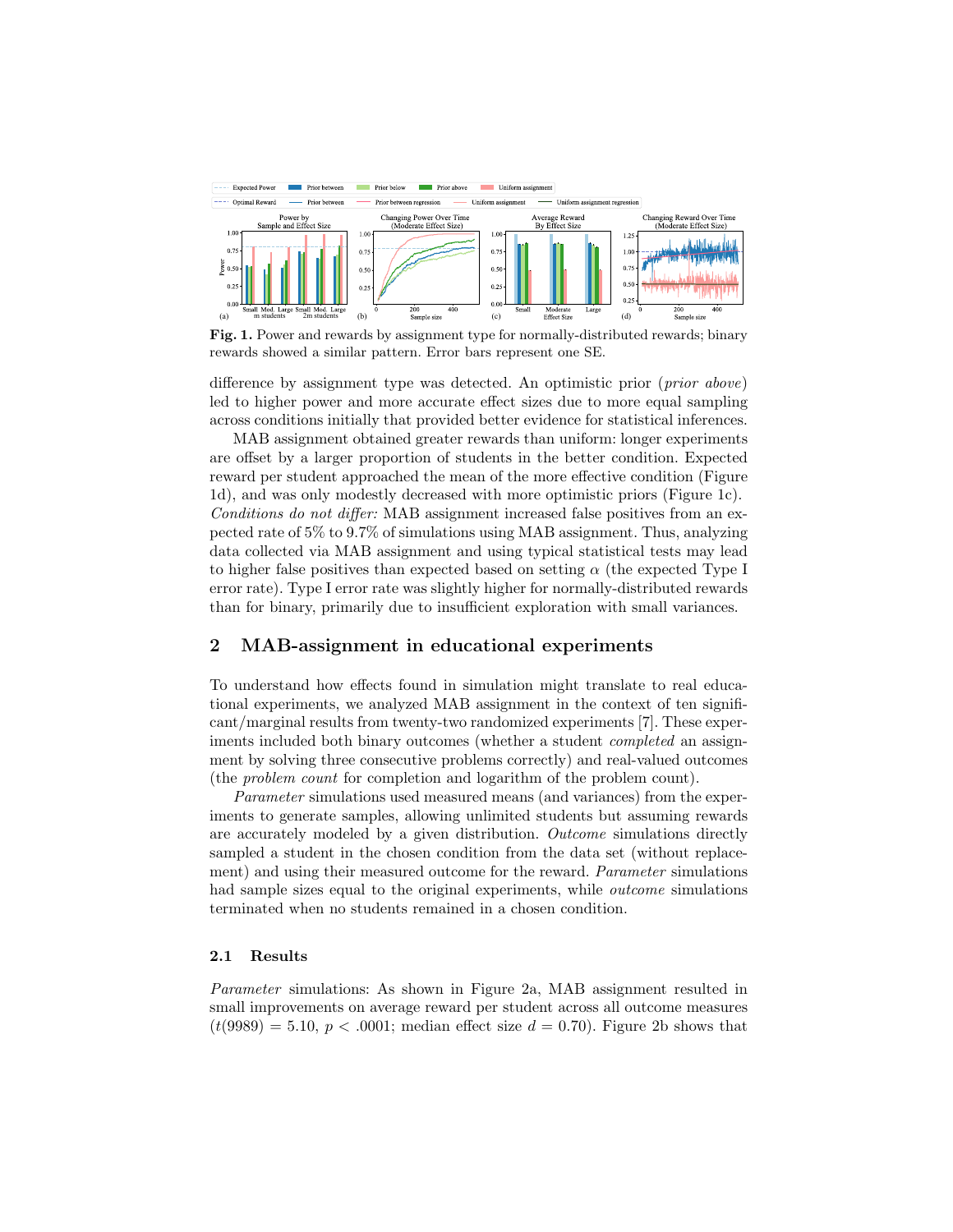

Fig. 2. Results based on educational experiments. (a-b) Power (a) and reward or cost per step (b) averaged across the parameter simulations. For rewards, higher is better for *completed*; lower is better for the other measures. (c) *Outcome* simulation rewards. "Better" and "worse" are observed experimental rewards for each condition.

MAB assignment decreased power for the completed measure. Counterintuitively, MAB assignment increased power for problem count by oversampling highly variable conditions, leading to more confident estimates of effectiveness. Average Type S error rates were small (uniform assignment: 0.3%; MAB: 0.4%).

Outcome simulations: MAB assignment achieved small improvements on average reward for eight out of ten experiments (Figure 2c); these rewards were almost as good as the better condition, which is the maximum possible.

For the nine experiments that had a significant effect, 65% of simulations found a significant difference between conditions, which compares favorably to the 0.55 power for uniform assignment in the parameter simulations.

## 3 Discussion

Experiments using uniform random assignment can identify more effective educational strategies, but there are ethical concerns about their impact on students. Our simulations demonstrate MABs can assign a greater proportion of students to the better condition, but can also lead to higher Type I error rates than expected and the need for doubled sample sizes to achieve expected power when results are analyzed using traditional inferential statistics. These results were generally confirmed in our experimental modeling, but were less extreme: power was increased in some cases due to differences in variability across conditions, and relatively small differences between conditions in the original experiments meant there was limited potential for MAB assignment to increase rewards.

There are several limitations to this work. First, we focused only on experiments with two conditions. Second, we focused on a regret-minimizing algorithm. While exploring the statistical consequences of other objectives is important future work, our goal is to illustrate how standard MAB algorithms impact conclusions for researchers who may be excited by the potential benefits to students. We hope this will lead to careful consideration of how to achieve both research and pedagogical aims, and that our focus on statistical significance shows that MAB assignment can lead to erroneous generalizations in addition to measurement error. MAB assignment is one way to mitigate costs to students as educational experiments become more ubiquitous, but caution must be used when interpreting results and applying standard statistical methods.